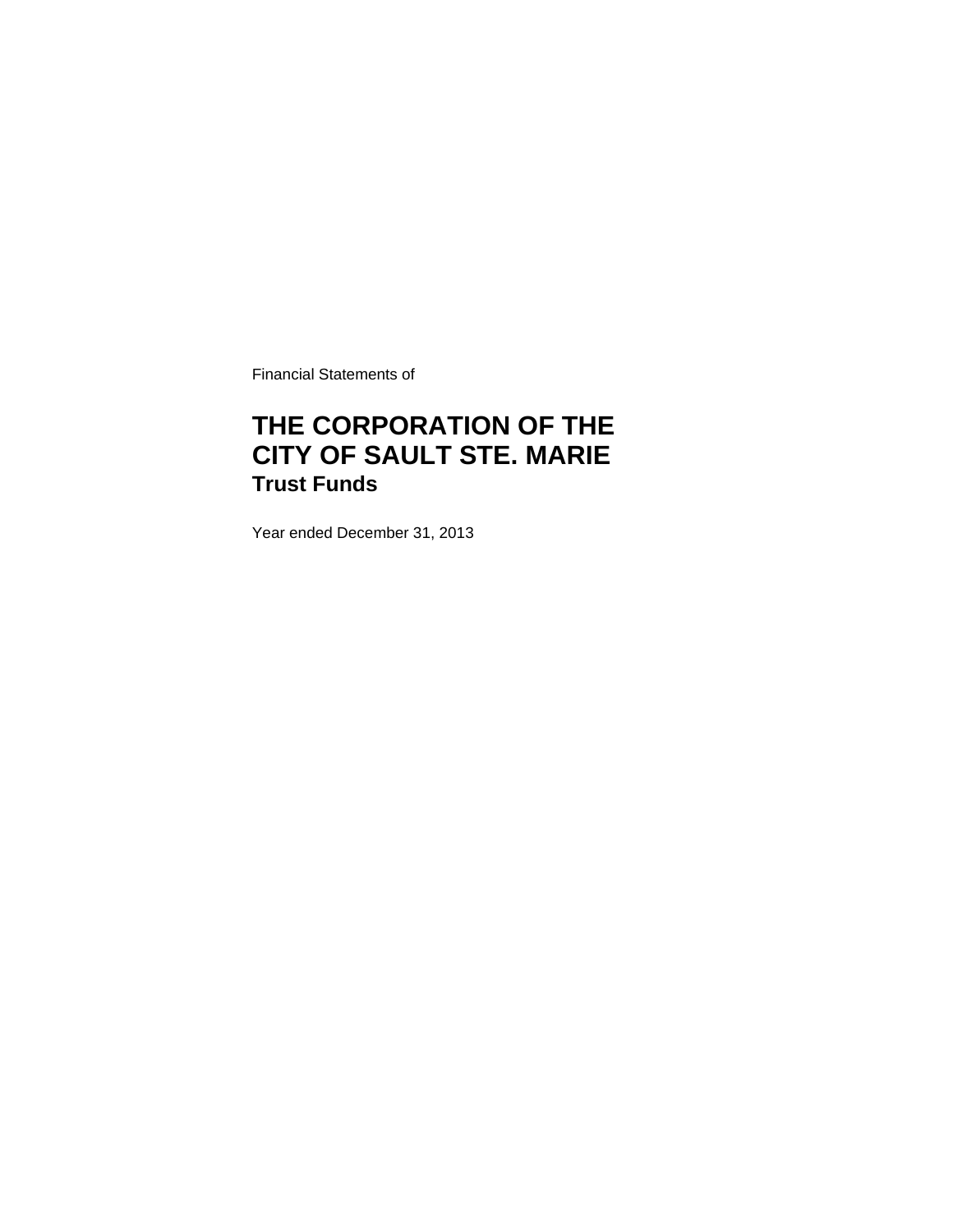

**KPMG LLP Telephone** (705) 949-5811 **Chartered Accountants** Fax (705) 949-0911 111 Elgin Street, PO Box 578 Internet www.kpmg.ca Sault Ste. Marie ON P6A 5M6

## **INDEPENDENT AUDITORS' REPORT**

To the Members of Council, Inhabitants and Ratepayers of The Corporation of The City of Sault Ste. Marie

We have audited the accompanying financial statements of the trust funds of The Corporation of The City of Sault Ste. Marie (the "Funds"), which comprise the statement of financial position as at December 31, 2013 and the statement of continuity of the trust funds for the year then ended, and notes, comprising a summary of significant accounting policies and other explanatory information.

### *Management's Responsibility for the Financial Statements*

Management is responsible for the preparation and fair presentation of these financial statements in accordance with Canadian accounting standards for not-for-profit organizations, and for such internal control as management determines is necessary to enable the preparation of financial statements that are free from material misstatement, whether due to fraud or error.

### *Auditors' Responsibility*

Our responsibility is to express an opinion on these financial statements based on our audit. We conducted our audit in accordance with Canadian generally accepted auditing standards. Those standards require that we comply with ethical requirements and plan and perform the audit to obtain reasonable assurance about whether the financial statements are free from material misstatement.

An audit involves performing procedures to obtain audit evidence about the amounts and disclosures in the financial statements. The procedures selected depend on our judgment, including the assessment of the risks of material misstatement of the financial statements, whether due to fraud or error. In making those risk assessments, we consider internal control relevant to the entity's preparation and fair presentation of the financial statements in order to design audit procedures that are appropriate in the circumstances, but not for the purpose of expressing an opinion on the effectiveness of the entity's internal control.An audit also includes evaluating the appropriateness of accounting policies used and the reasonableness of accounting estimates made by management, as well as evaluating the overall presentation of the financial statements.

We believe that the audit evidence we have obtained is sufficient and appropriate to provide a basis for our audit opinion.

### *Opinion*

In our opinion, the financial statements present fairly, in all material respects, the financial position of the trust funds as at December 31, 2013, and the continuity of the trust funds for the year then ended in accordance with Canadian accounting standards for not-for-profit organizations.

 $k$ *PMG*  $44$ 

Chartered Professional Accountants, Licensed Public Accountants

July 14, 2014 Sault Ste. Marie, Canada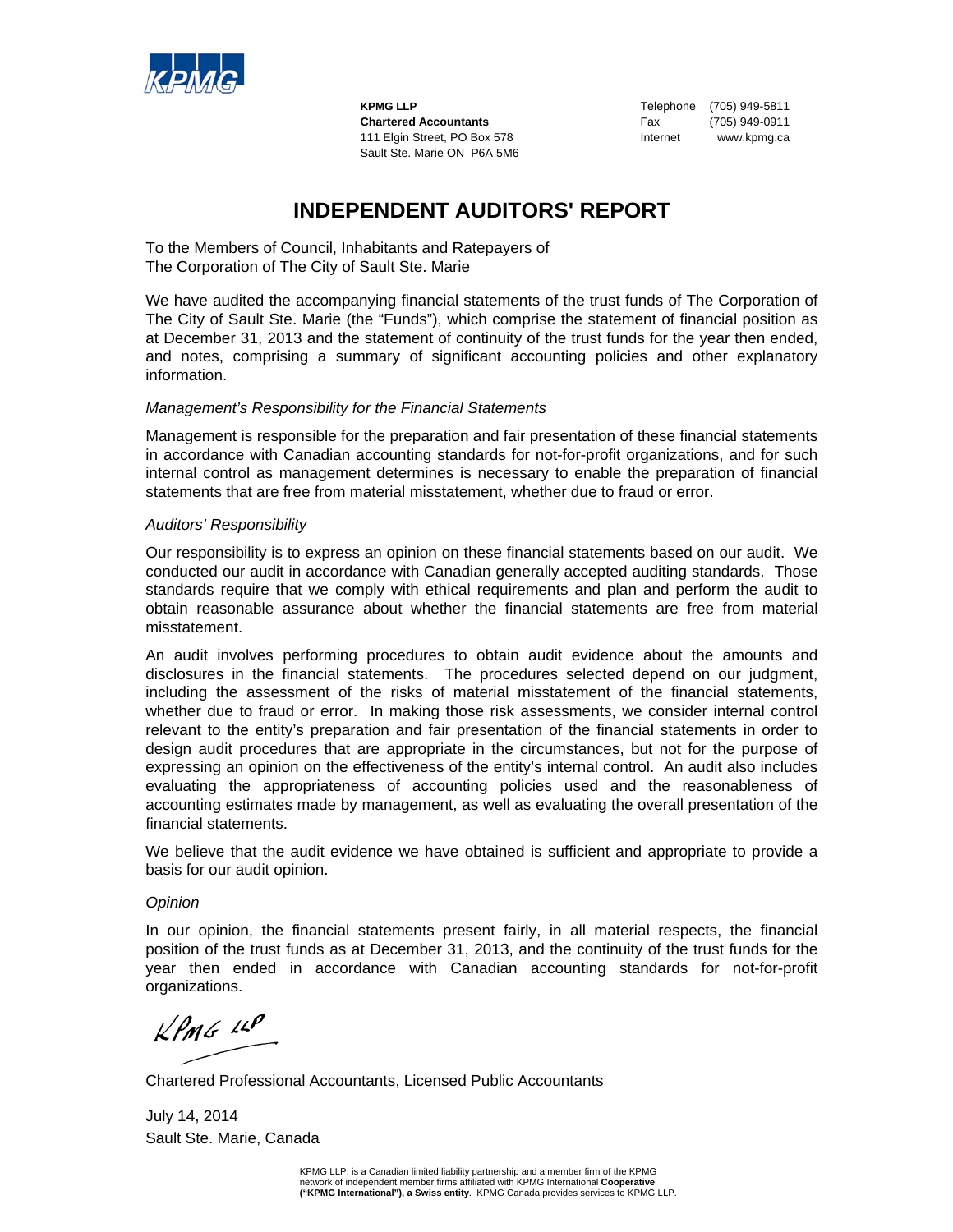# **THE CORPORATION OF THE CITY OF SAULT STE. MARI E**

### **Trust Funds**

Statement of Financial Postion

December 31, 2013, with comparative information for 2012

|                                                                                           |                |                         |    |                             |    |                              |      |                          |     |                        |     |                                 |           |                       |            | 2013                          |    | 2012                           |
|-------------------------------------------------------------------------------------------|----------------|-------------------------|----|-----------------------------|----|------------------------------|------|--------------------------|-----|------------------------|-----|---------------------------------|-----------|-----------------------|------------|-------------------------------|----|--------------------------------|
|                                                                                           |                | Care and<br>Maintenance |    | Pre-need<br>Assurance       |    | Ontario Home<br>Renewal Plan |      | Historic<br><b>Sites</b> |     | Heritage<br><b>SSM</b> |     | Transit<br>Employees<br>Pension |           | Cultural<br>Endowment |            | Total                         |    | Total                          |
|                                                                                           |                |                         |    |                             |    |                              |      |                          |     |                        |     |                                 |           |                       |            |                               |    |                                |
| <b>Assets</b>                                                                             |                |                         |    |                             |    |                              |      |                          |     |                        |     |                                 |           |                       |            |                               |    |                                |
| Cash and investments (note 3)<br>Receivable from other funds<br>Loans receivable (note 2) |                | \$5,066,243<br>۰        | \$ | 2,164,761 \$<br>37,439<br>٠ |    | 25,710<br>29,664             | - \$ | 41,964<br>٠<br>-         | -\$ | 59,714<br>٠            | -\$ | 73,383                          | - \$      | 12,661<br>٠<br>٠      | \$         | 7,444,436<br>37,439<br>29,664 | \$ | 6,874,837<br>372,748<br>32,859 |
|                                                                                           |                | \$5,066,243             | \$ | 2,202,200 \$                |    | 55,374 \$                    |      | 41,964                   | \$  | 59,714                 | -\$ | 73,383                          | - \$      | 12,661                | $\sqrt{3}$ | 7,511,539                     | \$ | 7,280,444                      |
| <b>Liabilities</b>                                                                        |                |                         |    |                             |    |                              |      |                          |     |                        |     |                                 |           |                       |            |                               |    |                                |
| Payable to other funds                                                                    | \$             | 93,342 \$               |    | $\sim$                      | \$ | 36,200                       | \$   | 32,735                   | \$  | 34,658 \$              |     |                                 | $7 \quad$ | $\sim$                | \$         | 196,942 \$                    |    | 36,572                         |
| <b>Fund Balance</b>                                                                       |                | 4,972,901               |    | 2,202,200                   |    | 19,174                       |      | 9,229                    |     | 25,056                 |     | 73,376                          |           | 12,661                |            | 7,314,597                     |    | 7,243,872                      |
|                                                                                           | $\mathfrak{S}$ | 5,066,243               | \$ | 2,202,200                   | \$ | 55,374                       | \$   | 41,964                   | \$  | 59,714                 | -\$ | 73,383                          | \$        | 12,661                |            | \$7,511,539                   | \$ | 7,280,444                      |

The accompanying notes are an integral part of these financial statements.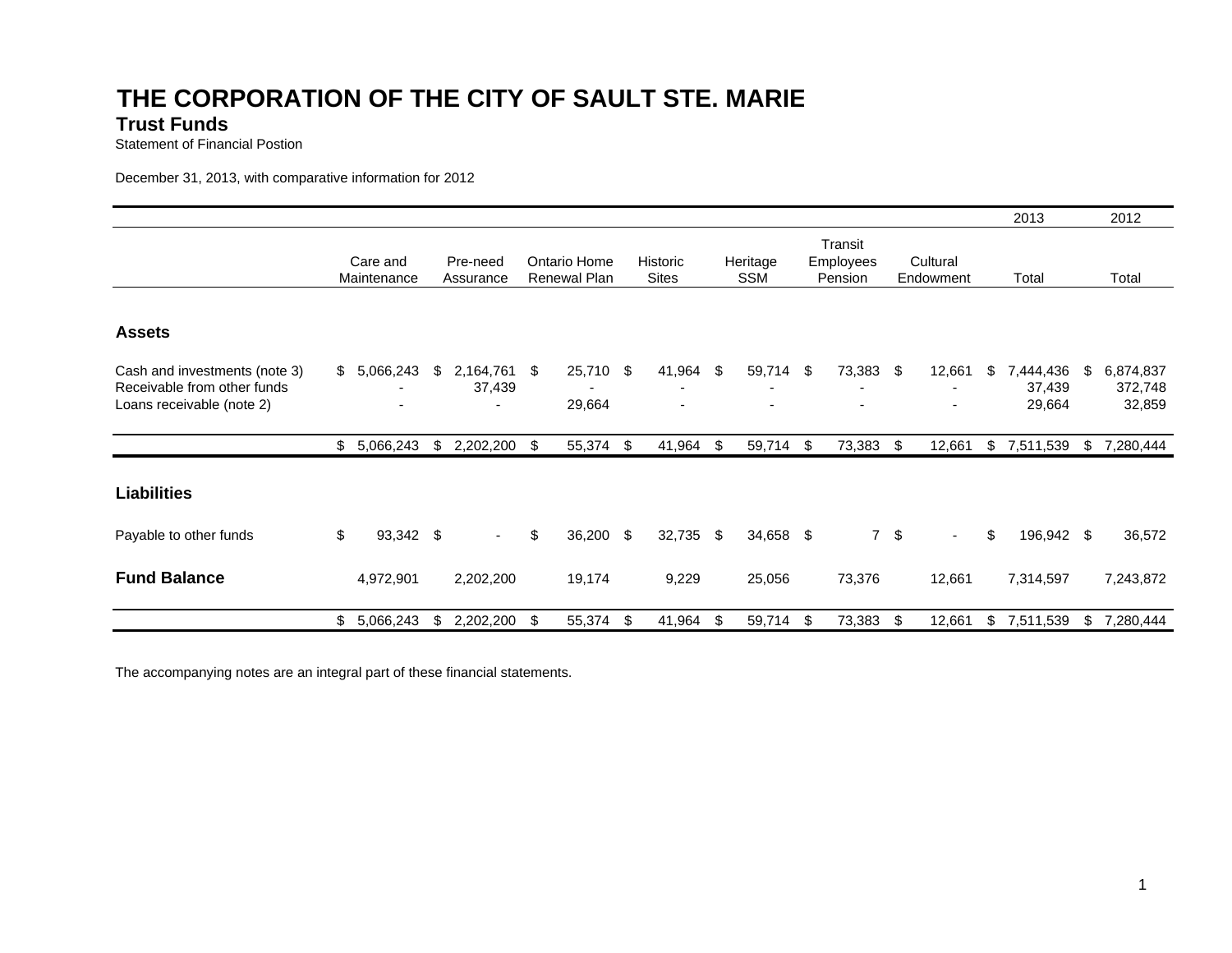### **THE CORPORATION OF THE CITY OF SAULT STE. MARI E Trust Funds**

Statement of Continuity

Year ended December 31, 2013, with comparative information 2012

|                                        |                         |                          |                              |                          |                          |                                        |                          | 2013             | 2012           |  |
|----------------------------------------|-------------------------|--------------------------|------------------------------|--------------------------|--------------------------|----------------------------------------|--------------------------|------------------|----------------|--|
|                                        | Care and<br>Maintenance | Pre-need<br>Assurance    | Ontario Home<br>Renewal Plan | Historic<br><b>Sites</b> | Heritage<br><b>SSM</b>   | Transit<br><b>Employees</b><br>Pension | Cultural<br>Endowment    | Total            | Total          |  |
|                                        |                         |                          |                              |                          |                          |                                        |                          |                  |                |  |
| Fund balance, beginning of the year    | S.<br>4,828,056         | \$.<br>2,142,592 \$      | 20,934                       | -\$<br>$111,445$ \$      | 58,270 \$                | 72,575                                 | 10,000<br>- \$           | \$.<br>7,243,872 | 7,046,488<br>S |  |
| Revenue:                               |                         |                          |                              |                          |                          |                                        |                          |                  |                |  |
| Capital receipts                       | 144,845                 | 137,881                  |                              | 550                      |                          | $\overline{\phantom{a}}$               | 2,000                    | 285,276          | 299,746        |  |
| Contributions from revenue fund        |                         |                          | $\overline{\phantom{a}}$     | 9,240                    | $\overline{\phantom{a}}$ | ۰                                      |                          | 9,240            | 14,452         |  |
| Interest earned                        | 179,006                 | 23,612                   | 272                          | 455                      | 651                      | 801                                    | 661                      | 205,458          | 82,786         |  |
|                                        | 323,851                 | 161,493                  | 272                          | 10,245                   | 651                      | 801                                    | 2,661                    | 499,974          | 396,984        |  |
| Expenditures:                          |                         |                          |                              |                          |                          |                                        |                          |                  |                |  |
| Contributions to revenue fund          | 179,006                 | 101,885                  | 267                          |                          | $\overline{\phantom{a}}$ | $\blacksquare$                         | $\overline{\phantom{a}}$ | 281,158          | 195,107        |  |
| <b>Transfer to Province of Ontario</b> |                         |                          | 1,605                        |                          |                          | $\overline{\phantom{a}}$               | $\blacksquare$           | 1,605            | 4,409          |  |
| Disbursement for capital project       |                         | $\overline{\phantom{a}}$ | $\overline{\phantom{a}}$     | 112,461                  | 33,865                   | $\blacksquare$                         |                          | 146,326          |                |  |
| Administration charges                 | ۰                       |                          | 160                          |                          | $\overline{\phantom{0}}$ | $\overline{\phantom{a}}$               | $\blacksquare$           | 160              | 84             |  |
|                                        | 179,006                 | 101,885                  | 2,032                        | 112,461                  | 33,865                   |                                        |                          | 429,249          | 199,600        |  |
| Fund balance, end of year              | \$<br>4,972,901         | 2,202,200<br>\$          | 19,174<br>S                  | 9,229<br>-\$             | 25,056<br>\$.            | 73,376<br>-SS                          | 12,661<br>\$.            | \$.<br>7,314,597 | 7,243,872<br>S |  |

The accompanying notes are an integral part of these financial statements.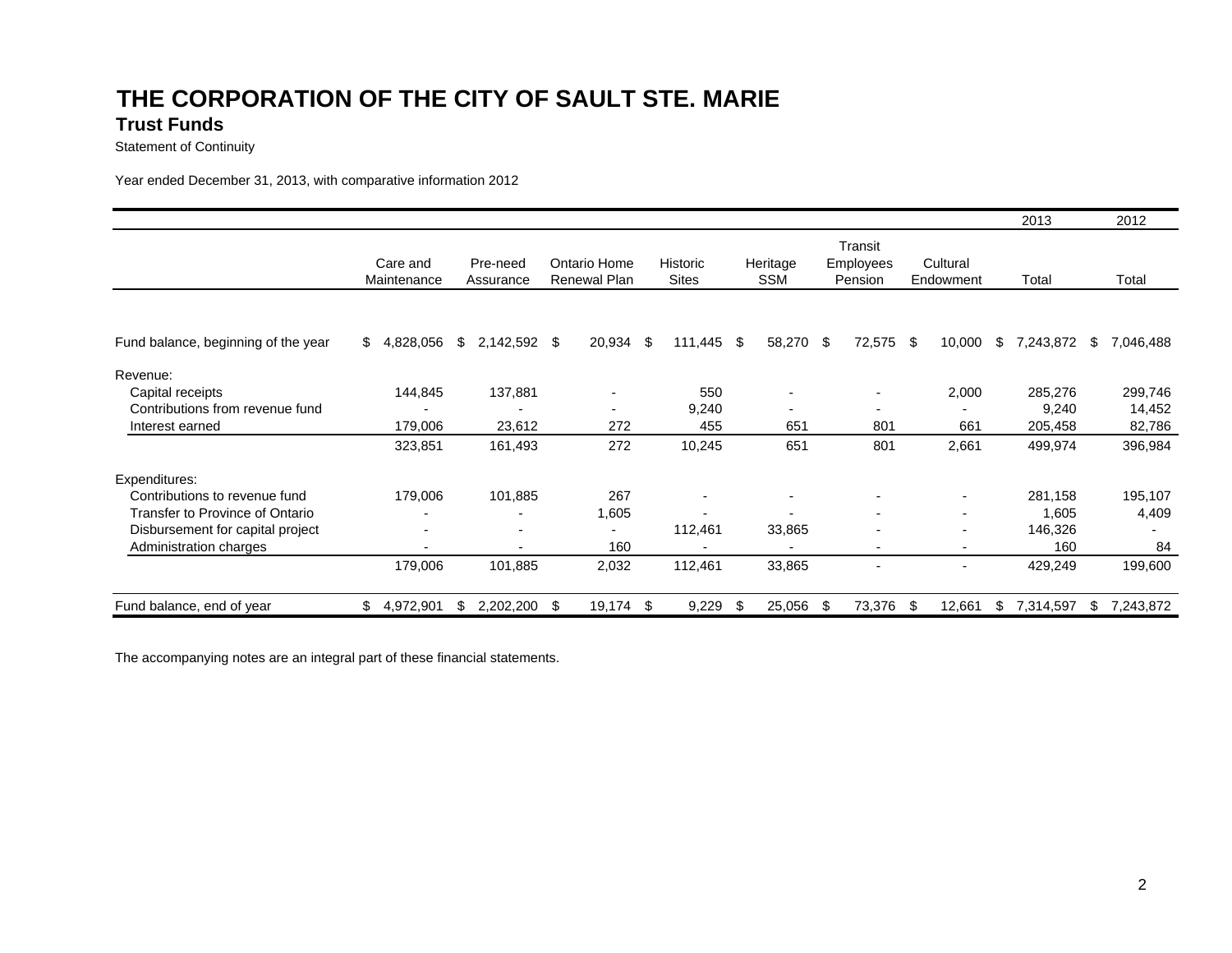# **THE CORPORATION OF THE CITY OF SAULT STE. MARIE Trust Funds**

Notes to Financial Statements

Year ended December 31, 2013

The Corporation of the City of Sault Ste. Marie Trust Funds (the "Funds") consist of various trust funds administered by the Corporation of the City of Sault Ste. Marie. The Funds are not subject to income taxes under Section 149(1) of the Income Tax Act (Canada).

### **1. Summary of Significant Accounting Policies:**

These financial statements are prepared in accordance with Canadian Accounting Standards for Not-For-Profit Organizations in Part III of the Charted Professional Accountants of Canada Handbook.

(a) Basis of accounting:

The financial statements are prepared by management and are reported on the accrual basis of accounting. The accrual basis of accounting recognizes revenues as they become available and measurable. Expenditures are recognized as they are incurred and measurable as a result of receipt of goods or services and the creation of a legal obligation to pay.

(b) Financial instruments:

Financial instruments are recorded at fair value on initial recognition. Freestanding derivative instruments that are not in a qualifying hedging relationship and equity instruments that are quoted in an active market are subsequently measured at fair value. All other financial instruments are subsequently recorded at cost or amortized cost, unless management has elected to carry the instruments at fair value. The Funds has not elected to carry any such financial instruments at fair value.

Transaction costs incurred on the acquisition of financial instruments measured subsequently at fair value are expensed as incurred. All other financial instruments are adjusted by transaction costs incurred on acquisition and financing costs, which are amortized using the effective interest rate method.

Financial assets are assessed for impairment on an annual basis at the end of the fiscal year if there are indicators of impairment. If there is an indicator or impairment, the Funds determines if there is a significant adverse change in the expected amount or timing of future cash flows from the financial asset. If there is a significant adverse change in the expected cash flows, the carrying value of the financial assets is reduced to the highest of the present value of the expected cash flows, the amount that could be realized from selling the financial asset or the amount the Funds expects to realize by exercising its right to any collateral. If events and circumstances reverse in a future period, an impairment loss will be reversed to the extent of the improvement, not exceeding the initial carrying value.